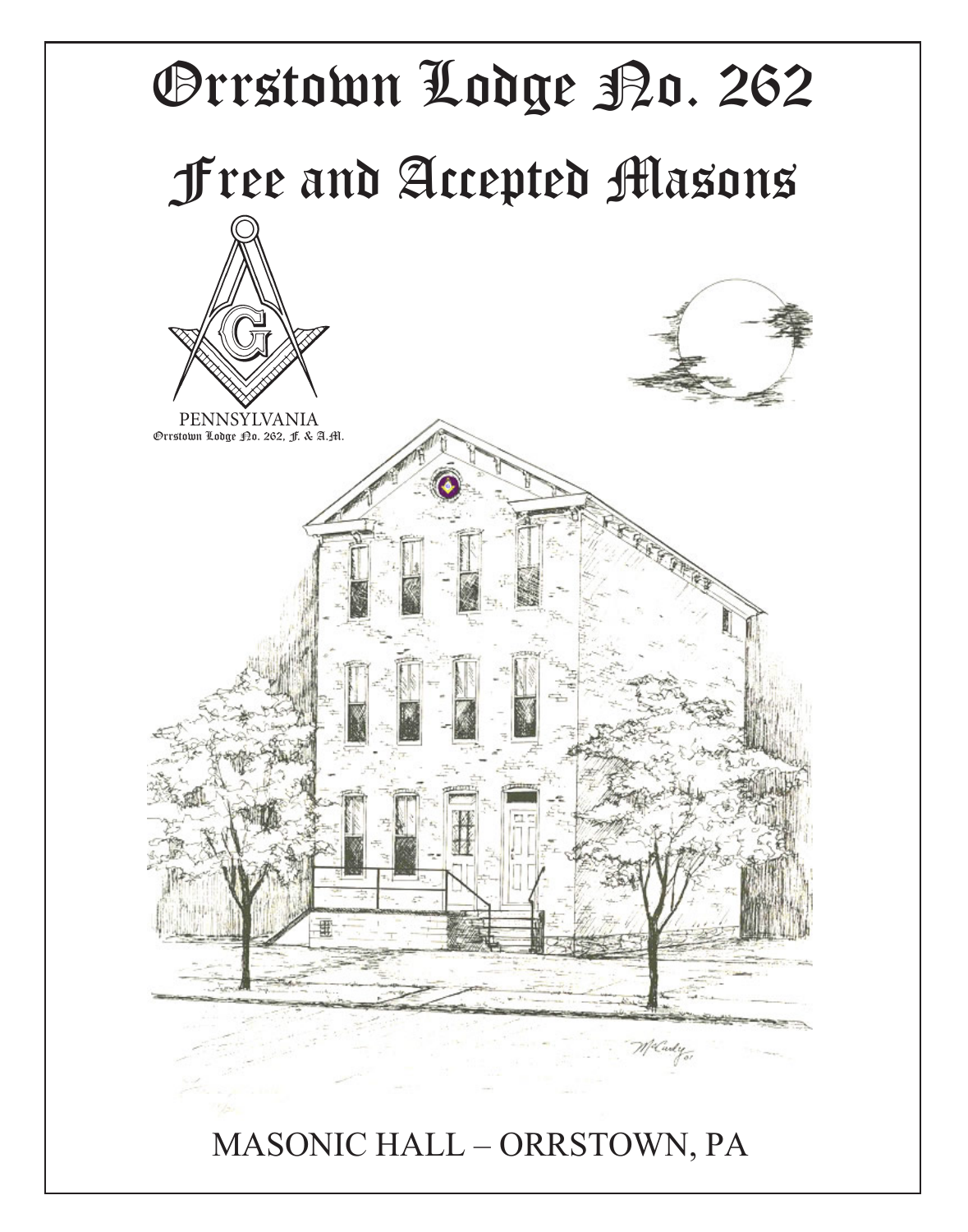A Stated **Master Masons** Meeting of Orrstown Lodge No. 262, Free and Accepted Masons, will be held at **Masonic Hall, 41 Stewart Place, Shippensburg Pa.** on **Thursday evening March 10, 2022,** at 7:30 P.M.

> **Dinner:** There will be no meal served before the meeting.

#### **Program**

J. Michael Larkin Director of Membership for PA DeMolay

#### **ORRSTOWN LODGE #262 ALMONER IS: D. SCOTT GOODHART, PM 717-267-3785**

# **FINAL - 2022 Dues Notice**

In Accordance with Masonic Law

If you have not paid your dues by January 1, 2022, you are now considered delinquent

**If you already paid your 2022 dues, thank you.**

**If you have not,** dues for the 2022 Masonic year are now due. Members who have not paid their dues by the March meeting will have their names read in Lodge.

# **Dues are \$90.50**

An optional donation to the Lodge fund of your choice is appreciated and will help to ensure the future of Orrstown Lodge No 262. Please mail checks payable to "Orrstown Lodge #262" to the Lodge Secretary at the address on the last page of this notice, or you may pay online at:

## **https://portal.pamasons.org/users/sign\_in**

Contact the Lodge Secretary for information on how to set up your new system account or if you are experiencing financial difficulties and need assistance.

## **PA Masonic Youth Foundation Scholarships Available**

Scholarships and grant opportunities are now available for Pennsylvania Masons, their siblings, children, grandchildren and members of the Masonic-related youth groups in PA. Get all the details at www.pmyf.org (click scholarships tab) or contact Dave Berry, Assistant Executive Director, at dwberry@pmyf.org or 800 266 8424 X4. Applications must be postmarked March 15, 2022.

## **MEMBERSHIP STATISTICS**

|             |             |          |             |            |        | Resigned (R)              |       |
|-------------|-------------|----------|-------------|------------|--------|---------------------------|-------|
| *Membership |             |          | Restored to | Dual       |        | Suspended (S) *Membership |       |
| 12/31/20    | Initiations | Transfer | Membership  | Membership | Deaths | Petitions (P)             | Todav |
| 357         |             |          |             |            |        | $R - 0 / S - 0 / P - 0$   | 359   |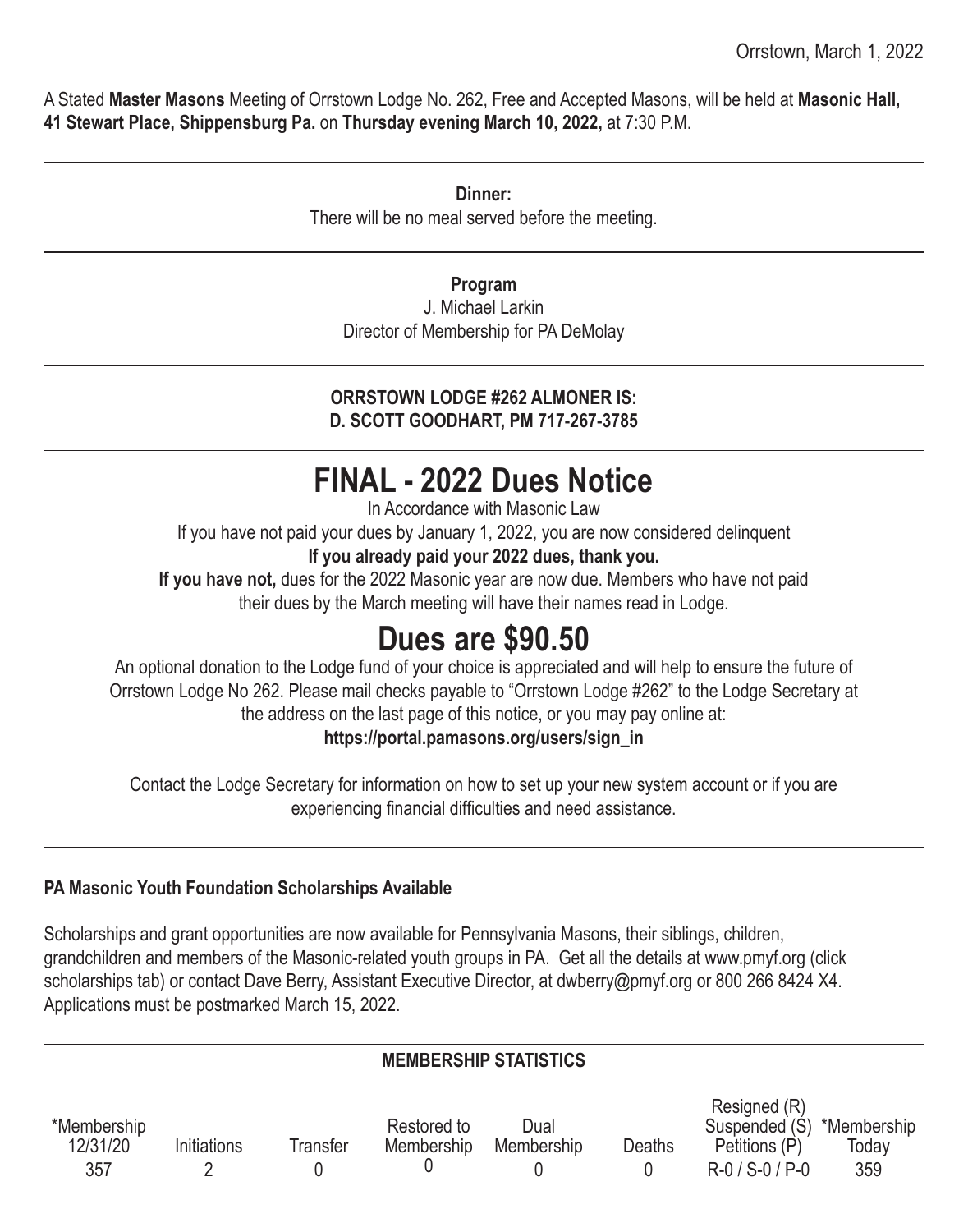#### **REHEARSALS**

Elected and appointed officers will meet on **Monday, March 7, 2022, and Monday March 21, 2022, at 7:00 o'clock P.M.** at the Masonic Hall 41 Stewart Place Shippensburg for the rehearsal of the Stated and Extra Meetings. All Brothers are welcome and encouraged to attend and learn.

#### **EXTRA MEETING**

An Extra Meeting of Orrstown Lodge No. 262, Free and Accepted Masons, for conferring degrees will be held in the Masonic Hall, 41 Stewart Place, Shippensburg, Pa. on **Thursday March 24, 2022, at 7:00 o'clock P.M.** 

#### **DEGREE WORK The Following degrees will be conferred**

**Master Masons Degree** Michael R. Lloyd Samuel W. Sleighter

**By Order Of Worshipful Master**

Freemasonry, which does not claim strength through numbers, but through the fibre and moral power of the individual, has withstood the tyranny of kings and popes; and in all countries wherein Freemasonry prospers, there you will find the greatest individual prosperity and happiness, the greatest cultural progress, and the highest standard of living for the greatest number of people.

#### **MASONIC SCHOOL OF INSTRUCTION**

The 3rd Masonic District School of Instruction will be held at the Big Spring Lodge No. 361, F & A.M., 131 Centerville Road, Newville, Pa. on **Monday, March 21, 2022, at 7:30 o'clock P.M.** Subject of this month's School will be **"Funeral Service – Examination of a Visitor".**

#### **All Officers of the Lodge are encouraged to attend this meeting**

#### **Upcoming Events for Orrstown Lodge No. 262**

| March 7, 2022  |  |
|----------------|--|
| March 21, 2022 |  |
| March 24, 2022 |  |
| March 28, 2022 |  |
| March 26, 2022 |  |

Practice at Masonic Hall, Shippensburg, Pa. Practice at Masonic Hall, Shippensburg, Pa. Extra Meeting for the conferral of MM Degree, 7:00 P.M. School of Instruction, 7:30 PM at Big Springs Lodge 361 Sectional Meeting of the Schools of Instruction 8:00 A.M.

**PLEASE VISIT OUR WEBSITE • http://orrstown262.org/ \*\*\*\*\*\*\*\*\*\*\*\*\*\*\*\*\*LIKE US ON FACEBOOK\*\*\*\*\*\*\*\*\*\*\*\*\*\*\*\*\*\*\* https://www.facebook.com/OrrstownLodgeNo262/**

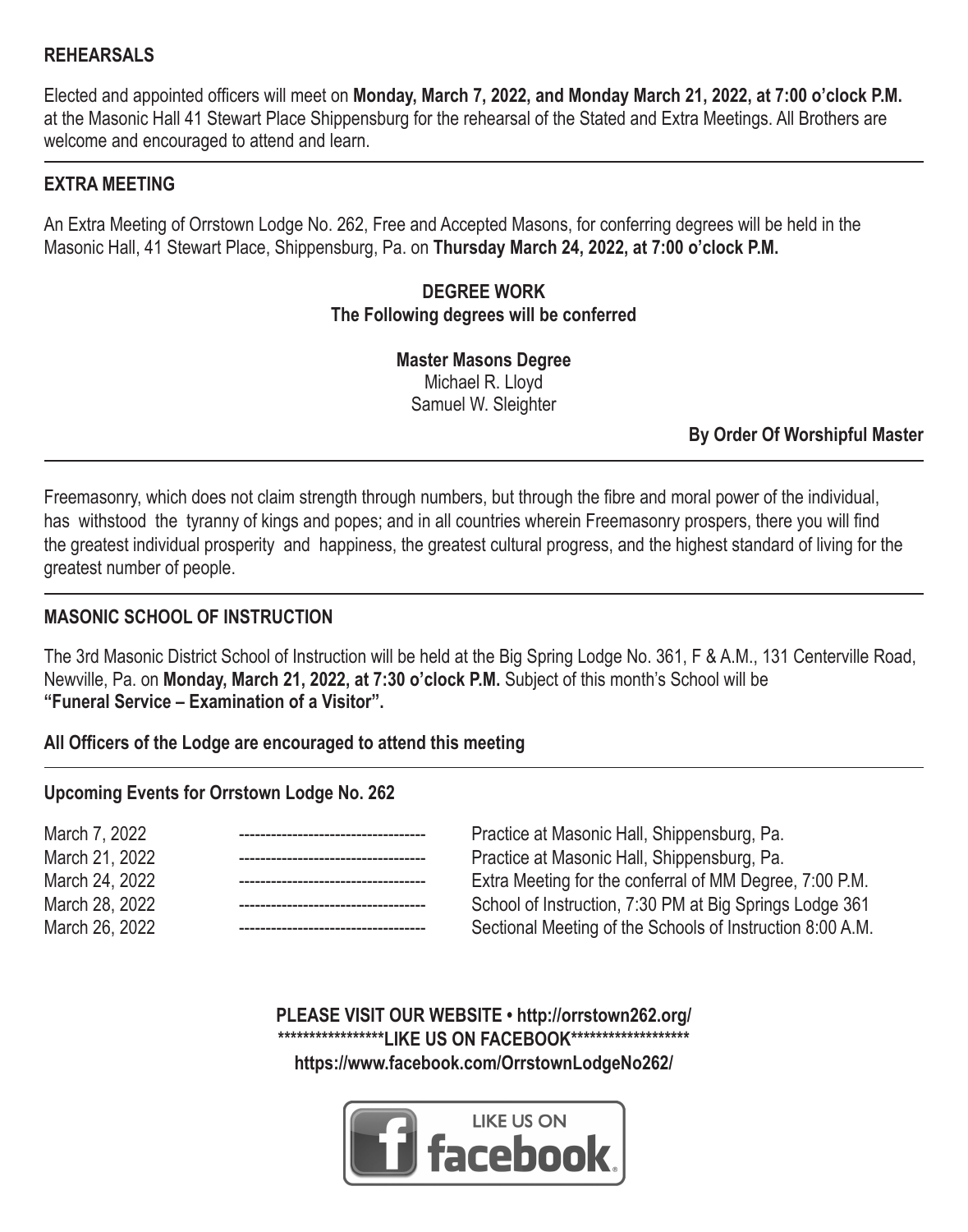#### **SECTIONAL MEETING OF THE SCHOOLS OF INSTRUCTION**

A Sectional Meeting of the Schools of Instruction for Region Two which includes Masonic Districts 1, 2, 3, 7 and 42 will be held on:

| DATE:                | Saturday, March 26, 2022 |
|----------------------|--------------------------|
| PLACE:               | Carlisle Masonic Center  |
|                      | 1236 Holly Pike          |
|                      | Carlisle, PA 17013       |
| TIME:                | 8:30 AM                  |
| <b>REGISTRATION:</b> | $8:00 - 8:30$ AM         |

All Lodge Officers, Floor Workers, School Officers and Instructors are expected to attend this most important of all Ritualistic functions. All Master Masons are also welcome to attend.

The District Schools of Instruction expend much time and effort to prepare for this Meeting. Please join us.

The schedule for the day has been modified to have all work conclude by noon, therefore no lunch arrangements have been made.

Sincerely and Fraternally,

 Jeffrey M. Wonderling R.W. Grand Master